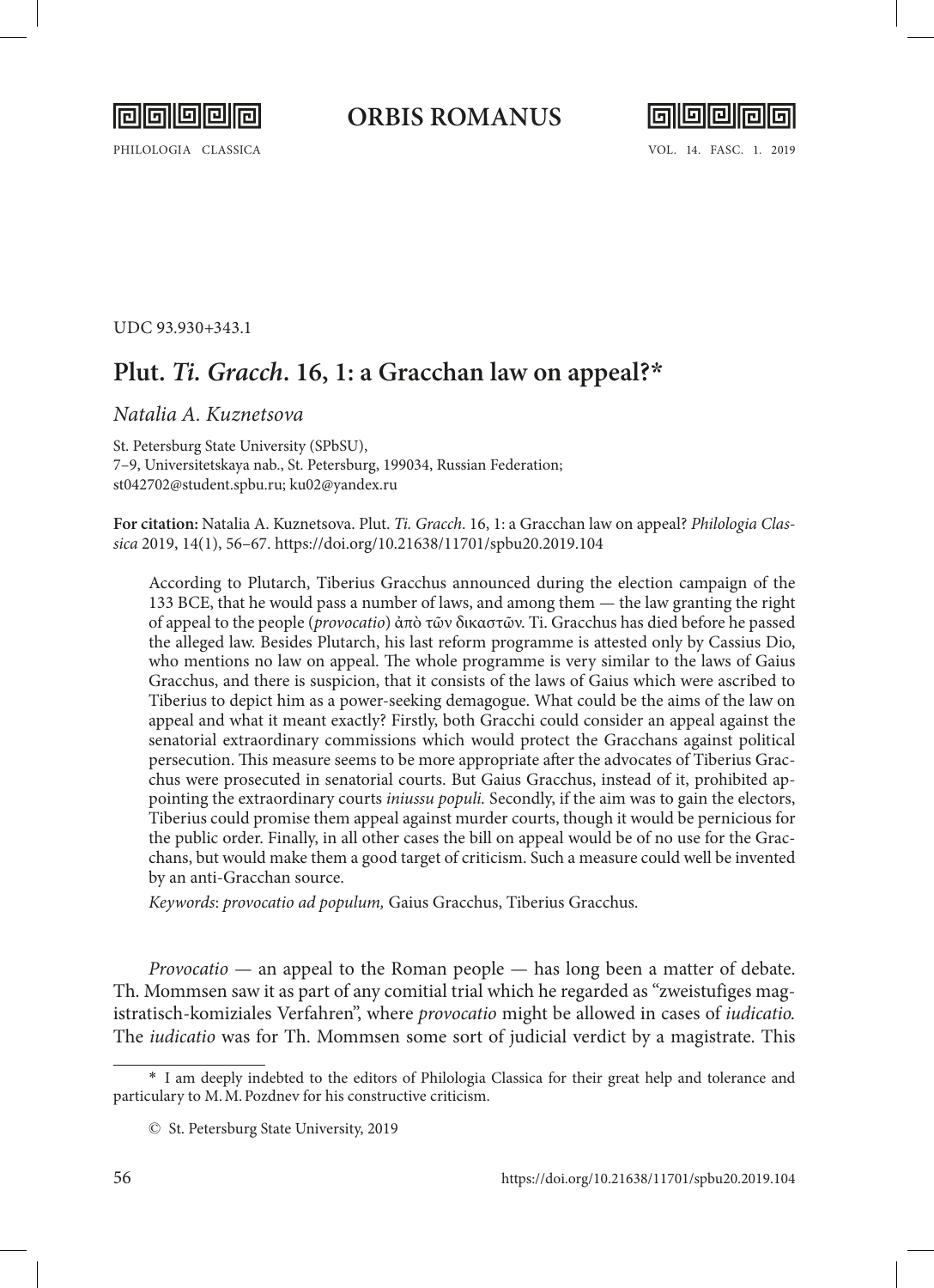scheme can be deduced from some theoretical notes of our sources,<sup>1</sup> but it is difficult to apply it to the majority of both the comitial courts and the precedents of *provocatio.* For in the most comitial trials no appeal is attested, and the most cases of appeal concern not *iudicatio*, but *coercitio* — the penalties which a magistrate could impose without any trial for the benefit of public order.<sup>2</sup> On this fact is based the alternative view, namely that that *provocatio* was not required for a comitial court, and that it was possible against *coercitio*. 3

A curious instance of an attempt to introduce *provocatio* as a means of challenging court rulings can be found in Plut. *Ti. Gracch.* 16, 1: describing the tribunal elections of the summer of 133 BCE, in the course of which Tiberius Gracchus attempted a re-election and, according to Plutarch and Cassius Dio  $(24, \text{Frg. } 83 \text{ (Dindorf)} = 84 \text{ (Boissevain)} 7-8)$ , put forward a number of reforms. Before we get down to the discussion of the law on *provocatio* itself, it is worthwhile to cite both testimonies about the election programme and to assess their reliability, Plut. *Ti. Gracch.* 16, 1:4

(1)᾿Επεὶ δὲ συνορῶντες οἱ φίλοι τὰς ἀπειλὰς5 καὶ τὴν σύστασιν ᾤοντο δεῖν ἑτέρας περιέχεσθαι δημαρχίας εἰς τὸ μέλλον, αὖθις ἄλλοις νόμοις ἀνελάμβανε τὸ πλῆθος, (2) τοῦ τε χρόνου τῶν στρατειῶν ἀφαιρῶν, *(3) καὶ διδοὺς ἐπικαλεῖσθαι τὸν δῆμον ἀπὸ τῶν δικαστῶν,* (4) καὶ τοῖς κρίνουσι τότε συγκλητικοῖς οὖσι καταμειγνὺς ἐκ τῶν ἱππέων τὸν ἴσον ἀριθμόν, (5) καὶ πάντα τρόπον ἤδη τῆς βουλῆς τὴν ἰσχὺν κολούων<sup>6</sup> πρὸς ὀργὴν καὶ φιλονικίαν μᾶλλον ἢ τὸν τοῦ δικαίου καὶ συμφέροντος λογισμόν.

"(1) And now his friends, observing the threats and the hostile combination against him, thought that he ought to be made tribune again for the following year. Once more, therefore, Tiberius sought to win the favour of the multitude (*plebs*?) by fresh laws, (2) reducing the time of military service, (3) *granting appeal to the people from the verdicts of the judges,* (4) adding to the judges, who at that time were composed of senators only, an equal number from the equestrian order, (5) and in every way at length trying to maim the power of the senate from motives of anger and contentiousness rather than from calculations of justice and public good."7

Cassius Dio 24, frg. 83 (Dindorf) = 84 (Boissevain),  $7-8$ :

(2) <…> ὁ Γράκχος τοῖς στρατευομένοις ἐκ τοῦ ὁμίλου νόμους τινὰς ἐπικουροῦντας ἔγραφε, (4) καὶ τὰ δικαστήρια ἀπὸ τῆς βουλῆς ἐπὶ τοὺς ἱππέας μετῆγε, (1+5) φύρων καὶ ταράσσων πάντα τὰ καθεστηκότα, ὅπως ἔκ γε τούτου ἀσφαλείας τινὸς ἐπιλάβηται. καὶ ὡς οὐδὲν οὐδὲ ἐνταῦθα αὐτῷ προεχώρει, ἀλλὰ καὶ ἐπ' ἐξόδῳ τῆς ἀρχῆς ἦν καὶ ἔμελλεν ἀπαλλαγεὶς αὐτῆς αὐτίκα τοῖς

<sup>1</sup> E.g. Pompon. *Dig*. 1, 2, 2, 16; Cic. *De Leg.* 3, 6 and 27. See Mommsen 1899, 166–167; 3

<sup>1887, 138, 1; 167, 1. 2</sup> The only exception is the court of *duumviri perduellionis*, where *provocatio* is well attested (Liv. 1, 26, 5–14; Cass. Dio 37, 25, 4–28, 4). There were attempts to refute the evidence because of an alleged contradiction between it and Cic. *Rab. Perd*. 12. See Kuznetsova 2017.<br><sup>3</sup> Mommsen's views (albeit compressed) can be gathered from Mommsen 1899, 151–174; <sup>3</sup>1887, 162–

<sup>169.</sup> For objections, see Bleicken 1959. Lintott 1972, 226–227 gives a brief abstract of the polemic. This

<sup>&</sup>lt;sup>4</sup> For the purposes of clarity, we split the text into passages numbered in round brackets.<br><sup>5</sup> Plutarch seems to be neglecting the threats of prosecution Tiberius could face once he stepped down as *tribunus plebis*; Cassius Dio mentions these in the passage cited, as does Appian (*B.Civ.* 1, 13, 57). In what is above, Plutarch is dealing with the outrage Tiberius encountered in connection with the will of Attalus and renunciation of Octavius; it is possible that ἀπειλαί imply a real danger, not verbal abuse.

<sup>6</sup> *Cf*. Plut. *C.Gracch.* 5, 1 about C.Gracchus: Τῶν δὲ νόμων, οὓς εἰσέφερε τῷ δήμῳ χαριζόμενος καὶ καταλύων τὴν σύγκλητον, ὁ μὲν ἦν…

<sup>7</sup> Transl. Perrin 1988.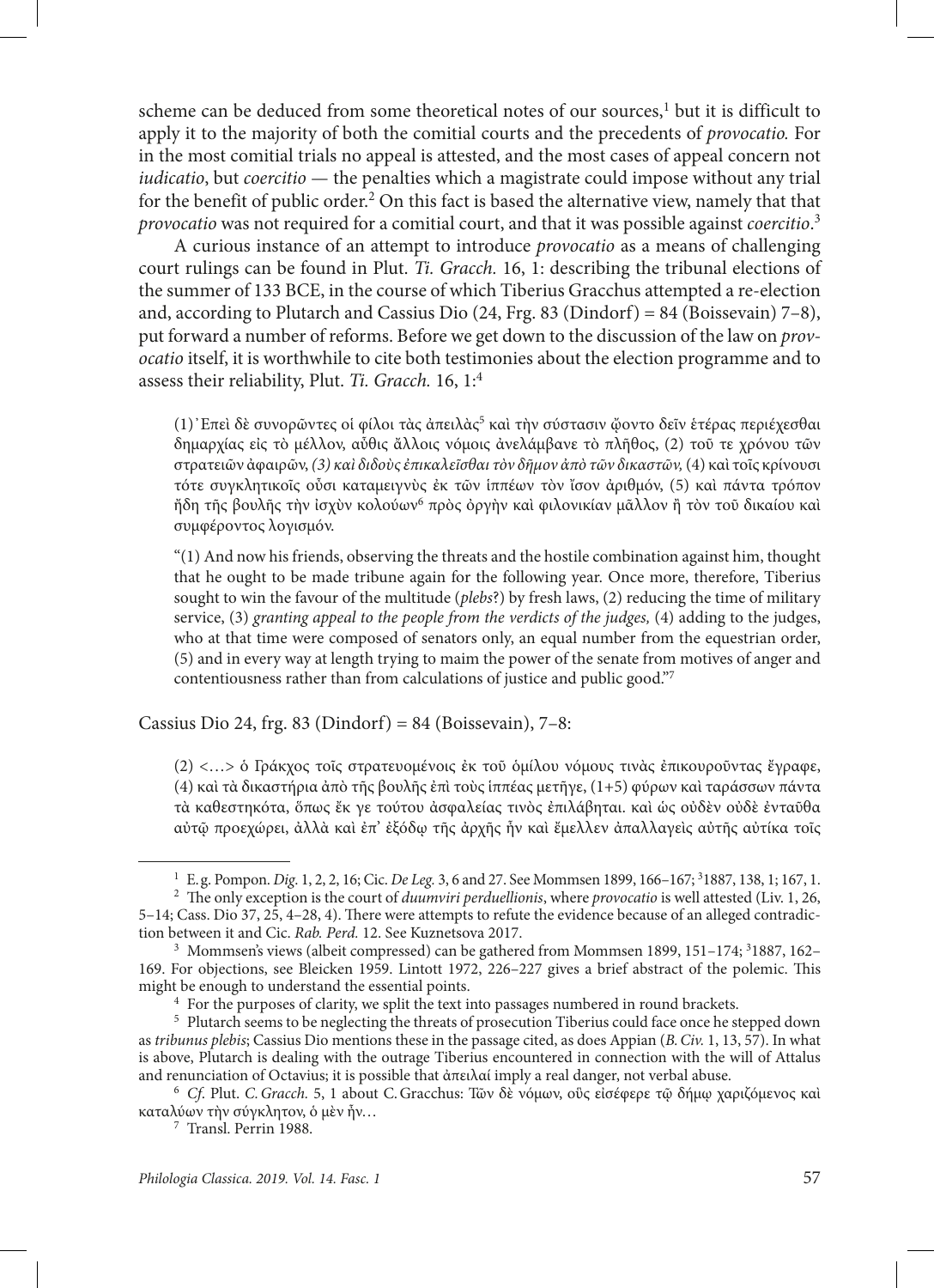ἐχθροῖς ὑποβληθήσεσθαι, ἐπεχείρησε καὶ ἐς τὸ ἐπιὸν ἔτος μετὰ τοῦ ἀδελφοῦ δημαρχῆσαι καὶ τὸν πενθερὸν ὕπατον ἀποδεῖξαι, μηδὲν μήτ' εἰπεῖν μήθ' ὑποσχέσθαι τισὶν ὀκνῶν.

" $(2)$  <...> Gracchus was proposing certain laws for the benefit of those of the populace serving in the army, (4) and was transferring the courts from the senate to the knights, (1+5) disturbing and overturning all established customs in order that he might be enabled to lay hold on safety in some wise. And when not even this proved of advantage to him, but his term of office was drawing to a close, when he would be immediately exposed to the attacks of his enemies, he attempted to secure the tribuneship for the following year also, in company with his brother, and to appoint his father-in-law consul; and to obtain this end he did not hesitate to make any statement or promise anything whatsoever to people. Often, too, he put on mourning and brought his mother and children into the presence of the populace to join their entreaties to his."8

The evidence for the last reform programme of Tiberius Gracchus is slim: the law on provocatio is mentioned only in Plutarch;<sup>9</sup> both attest to the law on the reduction of the term of military service and on lists of jury courts which are unattested in the rest of our extant sources.<sup>10</sup> The relevant passage in Appian, one of the main sources on the life of Tiberius Gracchus, does not say a word about these laws (*B.Civ.* 1, 14, 58–17, 72).

Cassius Dio seems to be locating these drafts in the time prior to the election campaign. Both he and Plutarch can speak of the laws, which Tiberius has put in action. But Plutarch associates these drafts with the time of the election campaign. He could just as well imply not the reforms carried out, but an election programme. Such explanation is more feasible: there is no evidence either for the application of these laws, or for their revocation, while the law on the transferring of the courts to equestrians was passed only by Gaius Gracchus. Thus we suppose that both Plutarch and Cassius Dio speak of the election programme of Tiberius Gracchus which probably remained unimplemented.

What catches the eye here is the similarity this programme bears to the laws introduced later by Gaius Gracchus: *lex Sempronia militaris* of 123 BCE differs from the draft of Tiberius, but both may be considered to be moving in the same direction; $^{11}$  one can only regret the loss of the details of the Gaius Gracchus' law concerning the lists of jury courts in Cassius Dio, but in Plutarch — our only source describing the relevant drafts of both brothers — the

<sup>11</sup> Is mentioned in Plutarch *G. Gracch.* 5, 1; Diod. 34/35, 25. It is possible that this law was meant by Asconius *In Cornel.* 54 Stangl to be among the laws revoked by M.Iunius Silanus. See Marshall 1985, 242. We owe this prompt to V.K. Khrustalev.

<sup>&</sup>lt;sup>8</sup> Transl. Cary 1989.<br><sup>9</sup> Rotondi 1912, 300 suggests a comparison between Plutarch's testimony and Macr. *Sat.* 3, 14, 6 Eyssenhardt, or else with the law on the makeup of court commissions. Both comparisons are unlikely, see the next note.

<sup>10</sup> Macrob. *Sat*. 3, 14, 6 Eyssenhardt mentions the speech of Scipio Aemilianus *contra legem iudicia*riam Tib. Gracchi. Meyer <sup>2</sup>1842, 191-192 refers this testimony to a bill on the makeup of law courts and concludes that it was voted down thanks to the efforts of Scipio. Rotondi 1912, 300 accepts this point. But Scipio was in Numantia during the whole tribuneship of Tiberius Gracchus (Münzer 1900, 1456; Schulten 1936, 1260). Thus, this speech could only refer to a law, which was in force after Tiberius' death. It could be the law granting the *triumviri agrarii* the power to decide on the legal status of contested plots of land (Rotondi 1912, 300 (*lex Sempronia agraria altera*); for a detailed discussion see Lapyrenok 2016, 36–52 [Р.В.Лапыренок. *Наследие аграрного закона Тиберия Гракха : земельный вопрос и политическая борьба в Риме 20 -х гг. II в. до н. э.*]. As a result of the efforts of Scipio these powers were transferred on to the consul of 129 BCE. C. Sempronius Tuditanus (Broughton 1951, 504), which makes it plausible that the speech dates to that very year. Holding to this point are Malcovati 1930, 1, 120-121; Gabba 1958, 60-61; Münzer 1900, 1457.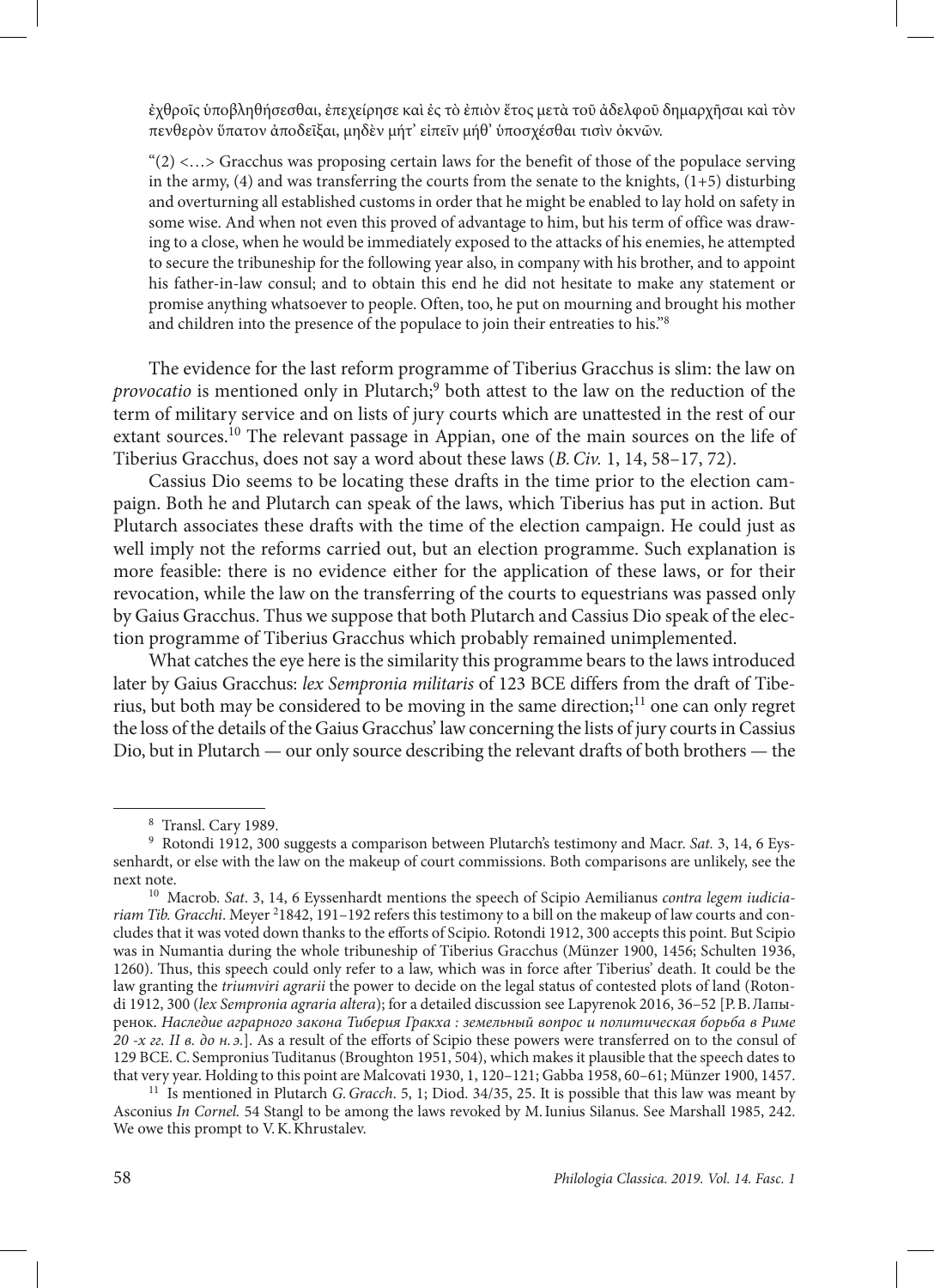essence of their proposals is the same.<sup>12</sup> As well in other sources: Velleius Paterculus  $(2, 2, 3)$  $3$ <sup>13</sup> ascribes to Tiberius Gracchus the initiative of Gaius to grant citizenship to Italics.<sup>14</sup> It looks like as if some laws of Gaius were ascribed to Tiberius. Anyway, bills which were not passed as laws, could have easily been distorted already in the ancient tradition. Whatever was the source of Plutarch and Cassius Dio, their censorious tone makes an impression that this was a source hostile to the Gracchi, trying to ascribe to Tiberius certain radical proposals that could have served as a justification of his murder.All this makes the evidence of Plutarch and Cassius Dio suspicious.15 But it can not be simply refuted. Certain discrepancies between the sources as well as the silence of Appian concerning these laws do not imply, that the laws were invented after Tiberius' death.<sup>16</sup> And it would be unwarranted to say, that the laws could not be conceived by Tiberius because they are too similar to the laws of his brother or because the evidence reflects an anti-Gracchan source.

If the Plutarchs's source invented the bill on *provocatio*, it is natural to think, that the invention was based on some project of Gaius Gracchus, the same way as the rest part of the election programme.17 The bill on *provocatio* could have been conceived and left unfulfilled by both brothers as well as their advocates. Our task is to work out to which ends the law on *provocatio* could have served them.18 Chronologically, we are working between 133 BCE, the year Tiberius was voted *tribunus plebis*, and 122 BCE, the death of Gaius.

Which procedure could be implied in the Gracchan bill on appeal? The tradition gives no detailed account of the procedure, which was needed in case of *provocatio*. Its reconstruction depends on one's understanding of *provocatio.* For Th. Mommsen *provocatio*

<sup>12</sup> Plut. *Ti. Gracch.* 16, 1 *et C.Gracch*. 5, 2–3. See Fraccaro 1914, 154–155, who notes, that the description by Cassius Dio is identical with Liv. *Epit.* 60 (on Gaius' law). Fraccaro's hypothesis that the Tiberius' bill on *provocatio* might reflect an earlier version of the same judicial law of Gaius, is puzzling. It is based on the assumption, the Tiberius' bill on appeal might be designed on behalf of the equestrian order, namely to give them protection in *repetundarum* cases; Fraccaro seems to suppose the same for the judicial law of Gaius.<br>Cf. further, n. 37.

<sup>&</sup>lt;sup>13</sup> Rotondi 1912, 300 wrongly points to App. *B. Civ.* 1, 23, 98–100 as a mention of this bill of Tiberius Gracchus; in fact, it refers to Gaius Gracchus. Lange <sup>3</sup>1879, 685 points to App. *B. Civ.* 1, 21, 86-87, in fact, describing the events of 125 BCE (rogation of consul Fulvius Flaccus, see Rotondi 1912, 306).<br><sup>14</sup> On this bill, see various suggestions of: Münzer 1923a, 1392; Gabba 1958, 79–80; Sherwin-White

<sup>1973, 139–149;</sup> Stockton 1979, 185–195. The relevant sources: Vell. Pat. 2, 6, 2; Plut. *G.Gracch.* 5, 2; App. *B Civ.* 1, 23, 98–10. This bill has never been passed law.

<sup>&</sup>lt;sup>15</sup> See criticism of Fraccaro 1914, 145–161, especially 154–160. Part of his argumentation resting on a psychological portrait of Tiberius drawn by Appian cannot, in our opinion, be verified; to counter his argument that consistent policy aiming at segregation of senators and equestrians belongs to Gaius and is impossible for Tiberius (op. cit. 159–160), one may object that the latter, feeling the danger, could seek sup-

<sup>&</sup>lt;sup>16</sup> Münzer 1923b, 1419–1420 on these grounds accepts the quoted testimonies of Plutarch and Cassius Dio. Stockton 1979, 72–74 observes, that it is impossible either to corroborate or to refute them, and suggests (*ibid.* 68, n. 26) that this programme may be a part of a sweeping reform project, conceived by Tiberius shortly before his death. Mommsen 1899, 476 accepts Plutarch's note on the bill concerning *provocatio;* he does not discuss the other points of Tiberius' programme. Lintott 1972, 240: "Whether Plutarch is relating a genuine proposal of Ti. Gracchus or one that appeared in his brother's propaganda, there is nothing essentially implausible in it." The main reason for this point of view appears to be the hypothesis (*ibid.,* 239–240) that *provocatio* against court rulings was not forbidden by law and was acceptable in the eyes of the Romans. Lintott's later judgement concerning the programme of Tiberius Gracchus (Lintott 1994, 69) is far more careful. 17 To this we return at the end of the present article.

<sup>&</sup>lt;sup>18</sup> The points of the programme as related by Plutarch and Cassius Dio may come from different sources, but they would be worth discussing as a whole. We have to forgo this opportunity and concentrate on *provocatio* which interests us most, while a broader approach would far outreach the proposed study.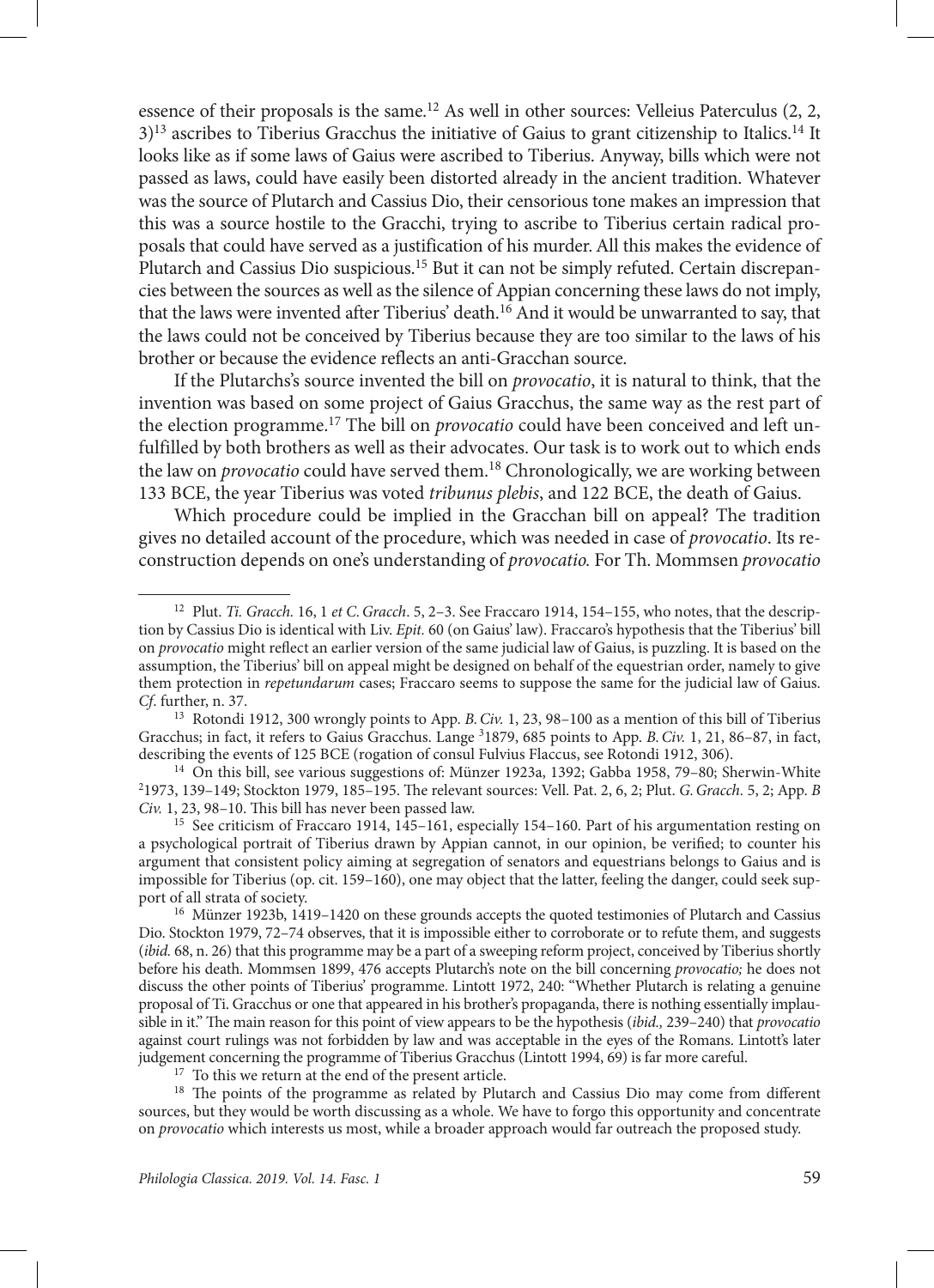by definition led to a comitial court.<sup>19</sup> But according to J. Bleicken's point of view, it could be a *plebiscitum* as well.*<sup>20</sup>*

*Iudicium populi* was a procedure inherently cumbersome and easily disrupted. Cf. Cic. *De Dom.* 45:

*ne improdicta die quis accusetur, ut ter ante magistratus accuset intermissa die quam multam inroget aut iudicet, quarta sit accusatio trinum nundinum prodicta die, quo die iudicium sit futurum, <…> si qua res illum diem aut auspiciis aut excusatione sustulit, tota causa iudiciumque sublatum est*.

"To prevent the accusation of anyone without notice being given, but demanding that the magistrate shall lay his accusation thrice, with an interval of a day between each accusation, before he inflicts a fine or gives his verdict, while the fourth accusation shall convey an intimation that the trial will after three (eight-day) weeks from the day on which it is laid; <…> if the day named is cancelled by reason of unfavourable auspices or of any other excuse, the whole process and the trial itself are also cancelled."21

If the Gracchan bill prescribed not a trial, but a *rogatio* on pardoning of the accused, the time taken by the procedure would be only a little shorter. *Promulgatio* was to take place within *trinum nundinum* before the voting. In the 1st c. BCE this period was laid down as law (*lex Caecilia Didia* 98 BCE: e. g*. De Dom.* 41), and there is no reason to suppose that prior to that it was not done likewise by custom.<sup>22</sup> In order to be functional in the case of *provocatio*, a clause specifying a magistrate to file rogation should be written

<sup>19</sup> This can be supported by the vocabulary used in the context of *provocatio*, though allowing for a non-technical interpretation: *certare ad populum* (e. g. Liv. 1, 26) or *iudicium populi* (e. g. Liv. 8, 33, 8). As for Greek, Dion. Hal. 5, 19, 4 describes *provocatio* as προκαλεῖσθαι τὴν ἀρχὴν ἐπὶ τὴν τοῦ δήμου κρίσιν. *Provocare* and *appellare* in post-classical language are synonymous and imply a court of last resort (e. g. Tac.

<sup>&</sup>lt;sup>20</sup> J. Bleicken suggests, that *provocatio* stemmed from a spontaneous appeal of a plebeian to his comrades: if the tribunes of the *plebs* saw, that their *ius auxilii* in this case could be ignored, they summoned the *plebs* and demonstrated by means of a plebiscite, that people were ready to defend their comrade. See Bleicken 1959, 345–356. The precedents of *provocatio* against the main pontiff seem not to correspond the procedure of the comitial trial. See Bleicken, 1957, 462–468 with the list of the cases *ibid*. 450–457; and 1959, 341–345. One should consider, if the description of the cases in the tradition fits the procedure and if the described procedure was the formally correct consequence of the *provocatio* and not a compromise reached in an insoluble conflict between the religious norms and the citizen's right of appeal. I must concede that my own quotation of Liv. 40, 42, 9–11 as a *iudicium populi* (Kuznetsova, 2017, 295–296) is open to doubt. Note that Bleicken admits no fixed procedure for *provocatio*; a plebiscite might be passed sometimes, not always, and only before the right of appeal was recognized by the laws. Because, as he argues, the laws on appeal had as consequence not the exercise of it, but the fall of the appealable punishment out of use: this punishment began to be prescribed only by means of *iudicium populi.* See Bleicken 1959, 2462–2463. But it's unlikely that the laws ordered a magistrate to repeal the punishment, if it was appealed against. They *must* have prescribed some procedure. And it might be not a voting on a plebiscite: a law ordering to pass another law looks quite strange. Lintott 1972, 239–240 suggests a voting on a rogation for the bill of Antonius (Cic. *Phil.* 1, 21–26). As Lintott himself points out, a proposal of pardoning the accused would contradict the norm *privilegia ne inroganto.*

 $21$  Trans. Watts 1923 with my corrections. Cloud 1994, 501 suggests that the formal procedure described by Cicero was not adhered to at all times. He corroborates his cause quoting, without any comment, two passages from Livius: Liv. 25, 3 and 43, 16. *Cf*. Briscoe 2012, 444, who thinks, that Livy (in the latter passage) describes the trial in inappropriate way. We suppose rather that Livy simply ignores details not relating to the voting. We see nothing inappropriate in it. In any case, we see no reasons to believe that comitial courts could be "speeded up". The quoted passages of Livy do not imply it.

<sup>22</sup> Wesener 1962, 1239–1241.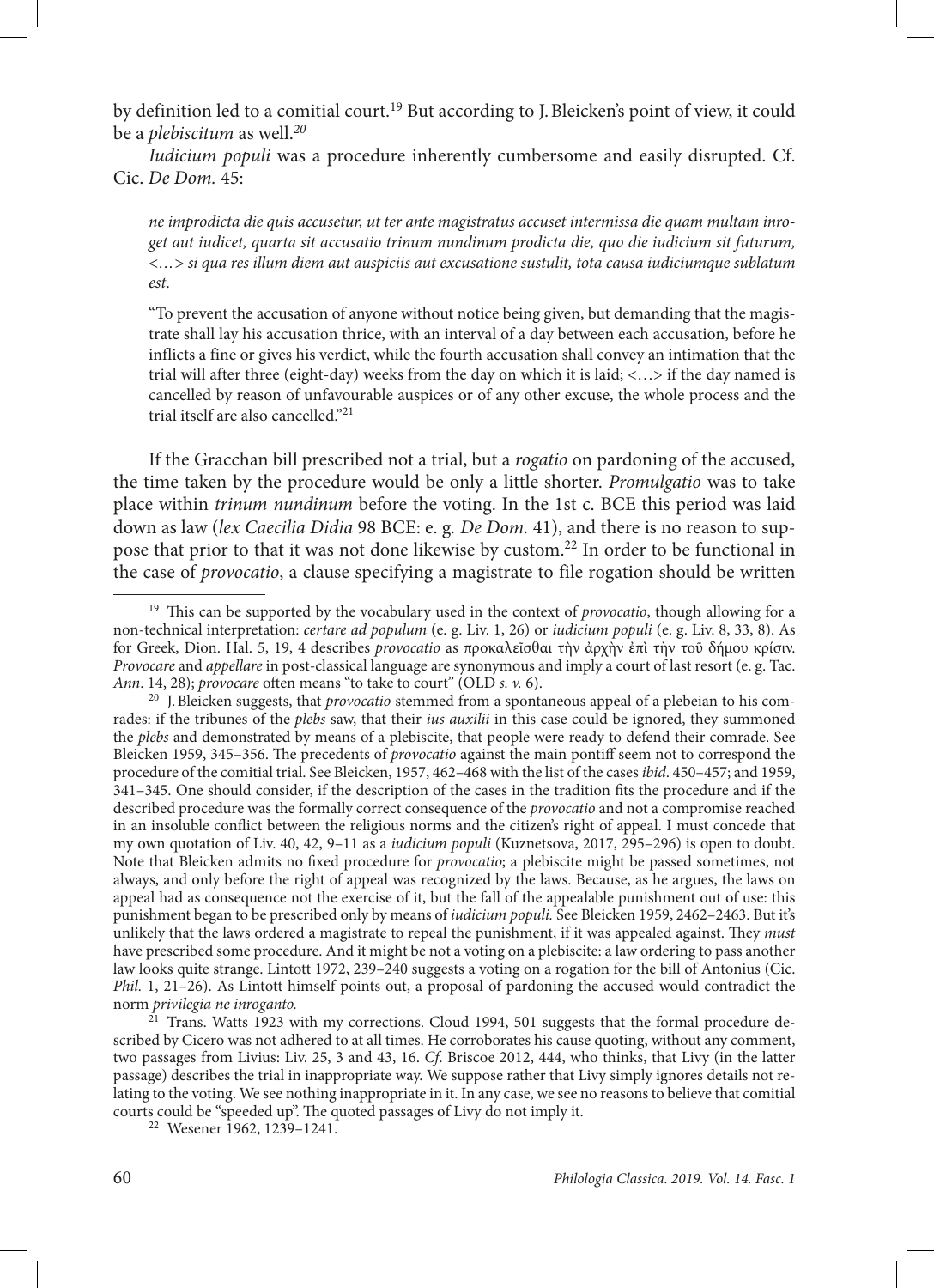into the Gracchan law. Comitial court is in an advantage of having as default prosecutor the praetor having as a *provincia* the court which pronounced the sentence appealed against to the people.

In whatever form the people of Rome made a decision in cases of appeal, the procedure might take a lot of time. Any obstacle could have had the acquittal of the accused as a consequence, if it was a comitial court.<sup>23</sup> And if it was a voting on a proposal, the consequences of an omen could become a matter of a heated discussion: should the convected be acquitted or not.<sup>24</sup> The more trivial the court case, whose sentence was made eligible for a *provocatio*, the more inconveniences it was likely to breed. Either the court would fall out of use, or else *provocatio* would become futile, no longer an inviolable and sacred right of a Roman citizen, but an empty sound.

What exactly does ἀπὸ τῶν δικαστῶν mean? The following variants are possible:

- *provocatio* against a private court appointed by a praetor;
	- *provocatio* against *legis actiones*;
	- — *provocatio* against a *legis actio sacramento* in criminal cases;25
- *provocatio* against a conviction before a standing commission (*quaestio perpetua*);26
- *provocatio* against a condemnation before an extraordinary commission (*quaestio extraordinaria*);
	- appointed by the popular assembly;
	- appointed by the senate.<sup>27</sup>

An appeal in any *legis actio*, as far as we know, has not as yet been suggested; it is well worth considering. The introduction of *provocatio* against *legis actiones* would mean a popular assembly labouring under a burden of issues of trifling importance and a multitude of checks for the party bringing legal action. In particular, that would have grave consequences for the business life in Rome.

In civil *legis actiones* it is difficult to imagine a right for *provocatio* due to one more reason: in the Roman tradition, *provocatio* is viewed as a safeguard of the liberties of a Roman citizen against the implementation of certain severely grave punishments, while in *legis actiones* the issue at stake was at the most the loss of property, and this not as form of punishment, but a necessity to cover the expenses of the opposite party.

It is easier to conceive a *provocatio* against *legis actio sacramento* in a criminal case, the existence of which was suggested by W. Kunkel.<sup>28</sup> While the laws of the 12 Tables were in effect, it could have been possible that severe corporal punishments (*talio*) and capital punishment could well have been imposed, against which *provocatio* could be used. It is however questionable as to whether an introduction of such a *provocatio* could be attrac-

<sup>23</sup> See *De Dom.* 45 quoted above. Cf. Kuznetsova 2017, 294–296 for some details. 24 However, such details could be included into Gracchan bill on *provocatio.* 

<sup>25</sup> W.Kunkel conjectured their existence before the introduction of *quaestiones perpetuae* to substitute for the bipartite court with obligatory *provocatio* suggested by Th. Mommsen. See Kunkel 1962, 97–130; in brief: *Id.* 1963, 728–731. Nobody related ἀπὸ τῶν δικαστῶν to them.

<sup>26</sup> Lintott 1972, 240 (cf. further, n. 33) may imply every form of *quaestio*, but his examples concern *quaestiones perpetuae.* Fraccaro 1914, 154 explains ἀπὸ τῶν δικαστῶν in such a way, but does not accept Plutarch's evidence. 27 Interpretation of Botsford 1909, 255. 28 See above, n. 26.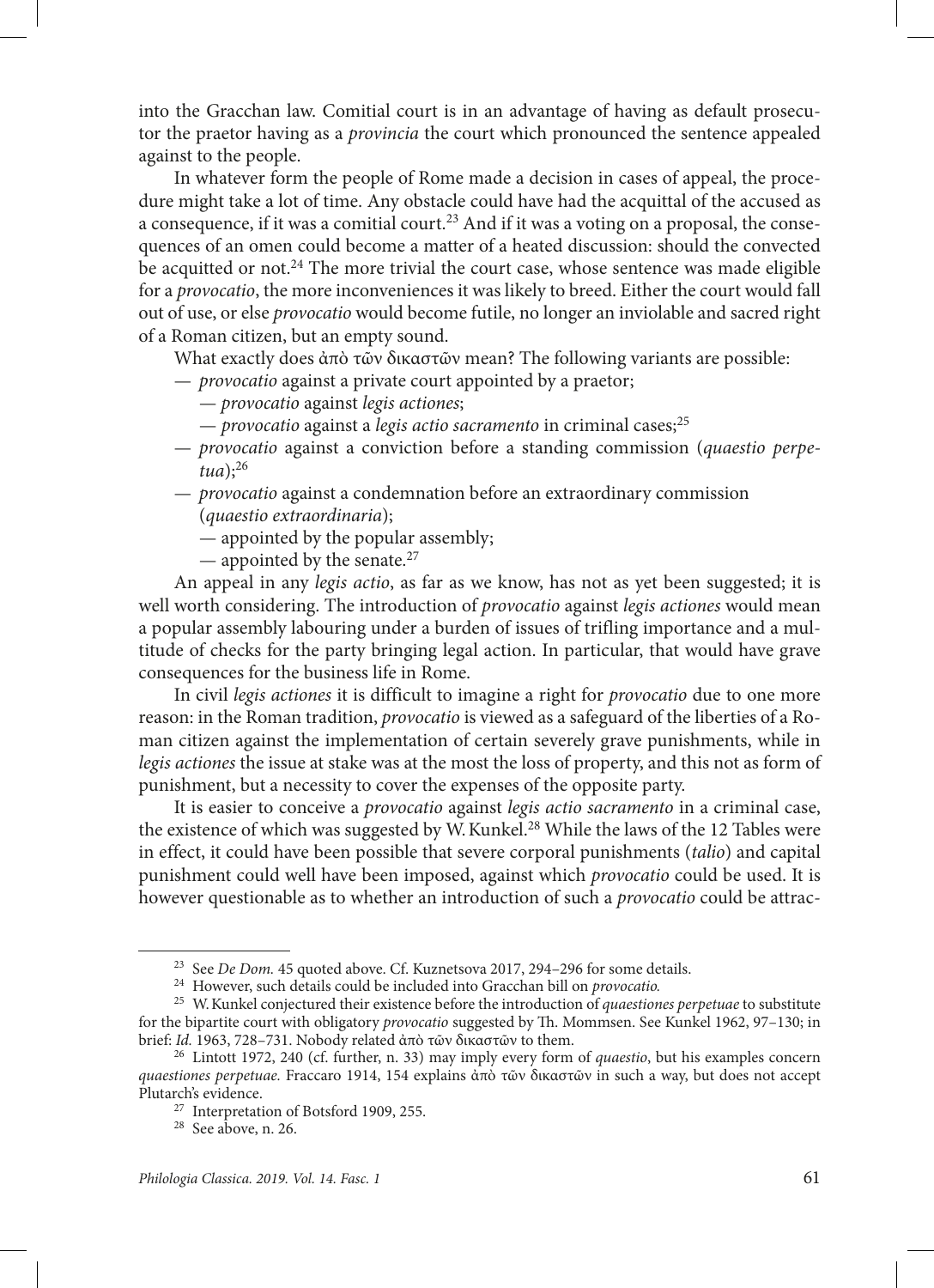tive to the general public; it seems to be too disruptive for public order, for the condemnation of the criminal in this case would be complicated.<sup>29</sup>

On balance, *provocatio* against "non-criminal" *legis actiones* is highly improbable; and in "criminal" *legis actiones* (if they existed) it could be attractive for lower strata, if they were not aware of the possible consequences of such a law. In this case the Gracchan bill can be explained only as a purely demagogic step.

The same might be said in the case of *quaestio inter sicatios.*30 Besides of it, we hear of only two *quaestiones perpetuae* in the 2nd cent. BCE: *quaestio repetundarum*<sup>31</sup> and *de ambitu*. 32 The latter is not attested before 121, but suppose all the three existed. A *provocatio* against condemnation *repetundarum* would play into the hands of the senators. The *lex Acilia repetundarum*33 of the time of Gaius Gracchus allows to bring action against the majority of magistrates and the sons of those who are senators at the time of the trial; $34$ one can well imagine that an equestrian who went no further in office than *aedilis*, could be put on trial under this law, but mostly it had a bearing on senators. It is questionable, however, whether at an earlier date the laws were not somehow different.<sup>35</sup> In the majority of the attested extortion trials of the 2nd c. BCE the defendants were former provincial governors; judging by a number of sources, by the 1st c. BCE it was common practice to hold them responsible for the actions of their underlings.<sup>36</sup> It is evident that in this case

<sup>&</sup>lt;sup>29</sup> It's often suggested that the process before *quaestores parricidii* included appeal to the people (see Wesener 1963, 803–806 (including literature)). The details of this process are unattested. *Provocatio* is conjectured on base of the analogy with the court of *duumviri perduellionis,* where the appeal is well attested (Liv. 1, 26, 5–14; Cass. Dio 37, 25, 4–28, 4), though very much debated (see Kuznetsova 2017). When we draw this analogy, *provocatio* should be the part of both procedures, — but they both would allow no acquittal (Liv. 1, 26, 7: *absolvere ne innoxium quidem posse*), and this might be the fact, which made an appeal indispensable. There was then no resemblance between the court of *quaestores parricidii* and *quaestio de sicariis;* even if there was an appeal to the people in the former, this makes no easier enacting of the right of appeal in the latter.

<sup>30</sup> It's attested for the 141 BCE: Cic. *De Or. Fin.* 2, 54: (*L.Hostilius Tubulus*, see Broughton 1951, 475*) qui cum praetor quaestionem inter sicarios exercuisset, ita aperte cepit pecunias ob rem iudicandam ut anno proximo P. Scaevola tribunus plebis ferret ad plebem vellentne de ea re quaeri*. About the *quaestio inter sicarios* see Kunkel 1962, 45 n. 171 and 1963, 736. The *quaestio de veneficiis* is first attested for 98 BCE, but could

have existed before, see Kunkel 1963, 738–739. 31 Kunkel 1963, 736–737; Rotondi 1912, 292. Cic. *Brut*. 106 refers to it as the first *quaestio perpetua*.

<sup>32</sup> Alexander, 1990 № 34–36 — the first cases *ambitus* quoted by him — are all dated 116 BCE, what makes the *quaestio de ambitu* likely to be established not long before. The testimonies quoted by Lintott 1972, 240, 75 *do not* attest *quaestio (perpetua) de ambitu* for the time of Gracchi: the earliest case is Plut. *Mar.* 5; Cic. *De Or. Orat*. 2, 174 describes the events of 97 BCE (see Leemann *et al.* 1989, 311), and the quoted passages of Livy — *leges de ambitu* from the first time of the 2nd c. BCE, that is, before the first *quaestio* 

<sup>&</sup>lt;sup>33</sup> We accept the identification of the *lex repetundarum tabula Bembina* as *lex Acilia*. See Crawford 1996, 1, 51–52 and bibliography *ibid.* 39–40. The text of the *lex Acilia* is cited according to this edition.

<sup>&</sup>lt;sup>34</sup> Lex Acil. I. 2. The passage is corrupt: Crawford 1996, 1, 95; Damon, Mackay 1995, 41, n. 17.<br><sup>35</sup> Cic. *Rab. Post.* 12–19 argues, that Rabirius should not be condemned *lege Iulia de repetundis* (59 BCE) even under the clause *quo ea pecunia pervenerit*: such a precedent would be dangerous for the *equites*, who were not indictable under this law (except for this clause). Concerning the *lex Iulia* see Kleinfeller 1914, 607–608; Damon, Mackey 1995, 44, n. 30. It seems that no *lex repetundarum* (at least since the Acilian law) infringed on the interests of the equestrian order: only the former magistrates were indictable.<br>The situation might have been the same also before the Acilian law.

<sup>&</sup>lt;sup>36</sup> See Damon, Mackay 1995. Under the cases collected by Alexander 1990 before 76 BCE we are aware only of two precedents, which may contradict to their conclusions: № 94, prosecution of a legate, on which see Damon, Mackay 1995, 47, n. 42; and № 96, the prosecution of M.Aemilius Scaurus *ob legationis Asiaticae invidiam* under the *lex Servilia* (Asc. 21 C.; on the Servilian law see Berger 1925b, 2414–2415).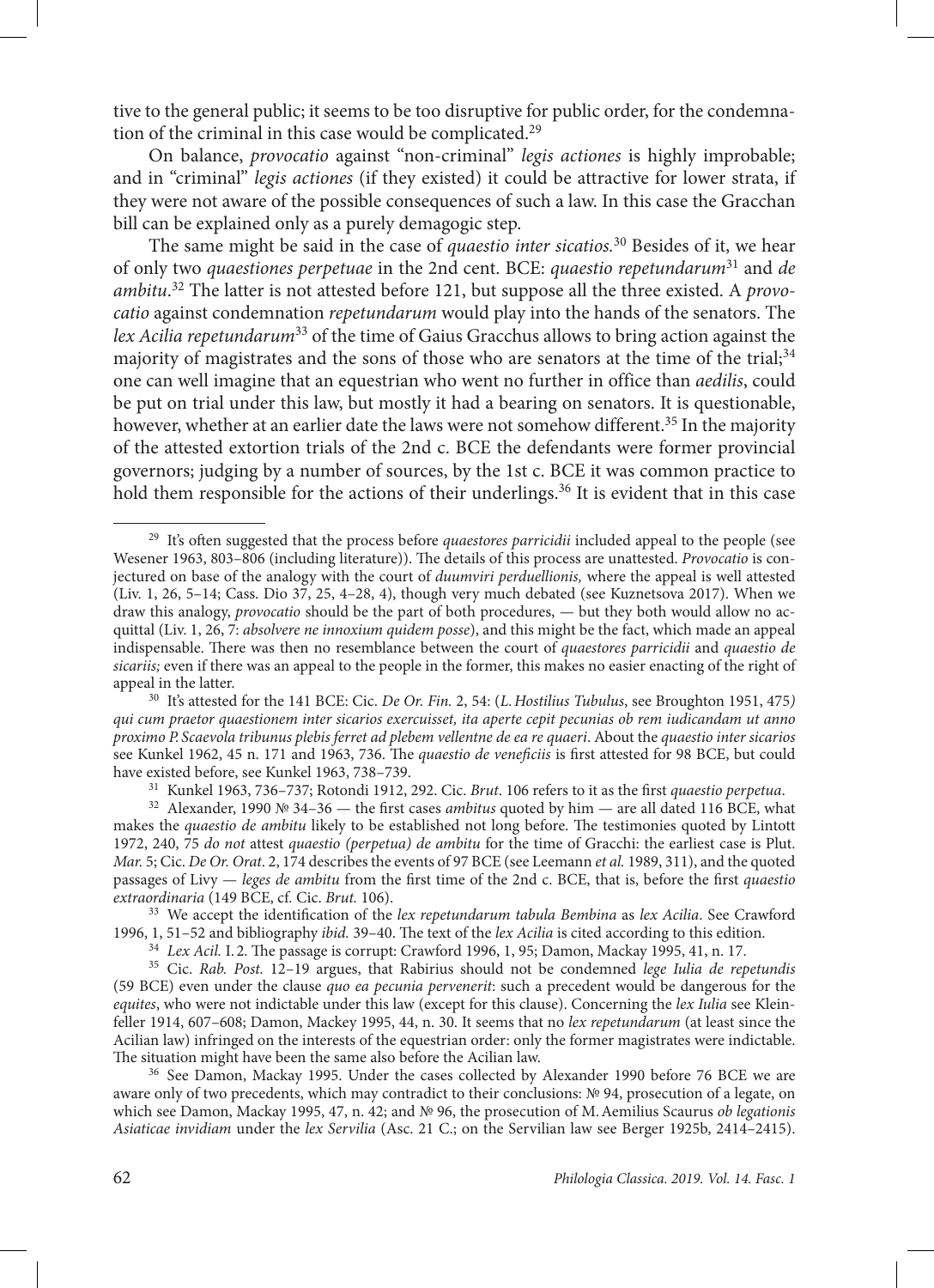the senators would have a vested interest in *provocatio*. But the Gracchi could not gain the majority of the senate by such a law. At best they could gain support of several politicians, but it is no less questionable: the condemnation in the extortion court was at this time rare.<sup>37</sup> This fact makes the appeal dispensable also for the equestrians: if they wanted to support the magistrates active on their part in the provinces, they had more convenient means (e. g. bribery).

The second objection is purely of legal character: before the Acilian law the *quaestio repetundarum* was a *legis actio sacramento,*<sup>38</sup> which did not specify any particular punishment — only the the recovery of losses; the Acilian law was the first to specify a penalty, namely the restitution of damages *in duplum.*39 Thus, any *provocatio* against the sentence *repetundarum* before the Acilian law would be a *provocatio* against *legis actio sacramento* discussed above.<sup>40</sup>

Finally, *provocatio* in the extortion court would have aggravated the position of the provincials and the Italic allies of the Romans alike.<sup>41</sup> This would have caused violent opposition on the part of the latter, thus granting the senate a strong argument in propaganda. C.Gracchus defended the interests of provincials and allies; there is also some not very reliable evidence for Tiberius' intention to give citizenship to Italics (see above, 3–4). Would appeal in extortion courts contradict the course of Gracchan politics? This depends on whether the agrarian laws of Tiberius (Liv. *Per*. 58) did hurt the allies. This is a matter of debates.<sup>42</sup> Anyway, there were heated conflicts between the agrarian commission and the italics. Thus the power to render a judgement on disputed parcels was transferred from agrarian triumvirs to the consul of 129 BCE C. Sempronius Tuditanus, who neglected the task.<sup>43</sup> If the agrarian laws did not offend the allies, the law on appeal in extortion courts would do it and would not go with the other Gracchan laws, e. g*. lex Acilia repetundarum.* If the agrarian laws did, it would be highly unreasonable to exacerbate the struggle by the law on *provocatio.* Thus the law allowing an appeal in extortion courts could not be proposed by C.Gracchus and then be ascribed erroneously to Tiberius. And it is at least doubtful, that it could be submitted by the latter.

*Quaestio de ambitu* raises doubts on similar juridical grounds. In the last fifty years of the Republic, the earlier the law was passed, the milder was the punishment for bribery: *lex Pompeia* of 52 BCE enforces not only the current punishment, but the court procedure;

This *legatio* is mentioned nowhere else. Cf*.* Marshall 1985, 134–136 for further discussion. Anyway, the most people prosecuted *repetundarum* were senators. Therefore we can't accept the hypothesis of Fraccaro 1914,

<sup>&</sup>lt;sup>37</sup> Cf. Alexander 1990 № 8, 9, 23; Lintott 1994, 77; Cloud 1994, 507–508.<br><sup>38</sup> Lex Acil. 23 neive eum [quei condemnatus siet, quod cum eo lege Calpu]rnia aut lege Iunia sacramento actum siet aut quod h(ace) l(ege) nomen

<sup>&</sup>lt;sup>39</sup> The exile was not a punishment but a method of avoiding it, *cf*. further, n. 53. For the penalty both in the Acilian law and the earlier laws see *Lex Acil*. 58–59 (*de litibus aestumandis*).

<sup>&</sup>lt;sup>41</sup> That the extortion court could be of interest for the italics, one may conclude from *l. Acil.* 1 *[quoi socii no]minisve Latini exterarumve nationum…* The text in brackets is conjectured by C.А.C.Klenze (see

 $42$  Stockton 1979, 42-46 suggests, that the allies believed erroneously, that their rights were infringed: the cause was the misrepresentation of the agrarian law by the senate, For the contrary view cf. Lapyrenok 2016, 13–52. For him, C.Gracchus tried to compensate the losses of the allies by giving them civic rights (*Ibid.,* 52–67; as to the rights of the Roman citizen he seems to take into account only the possession of public land; I am not sure, what he thinks of the right of *provocatio* (*ibid*., 67)). 43 Cf. above, n. 10.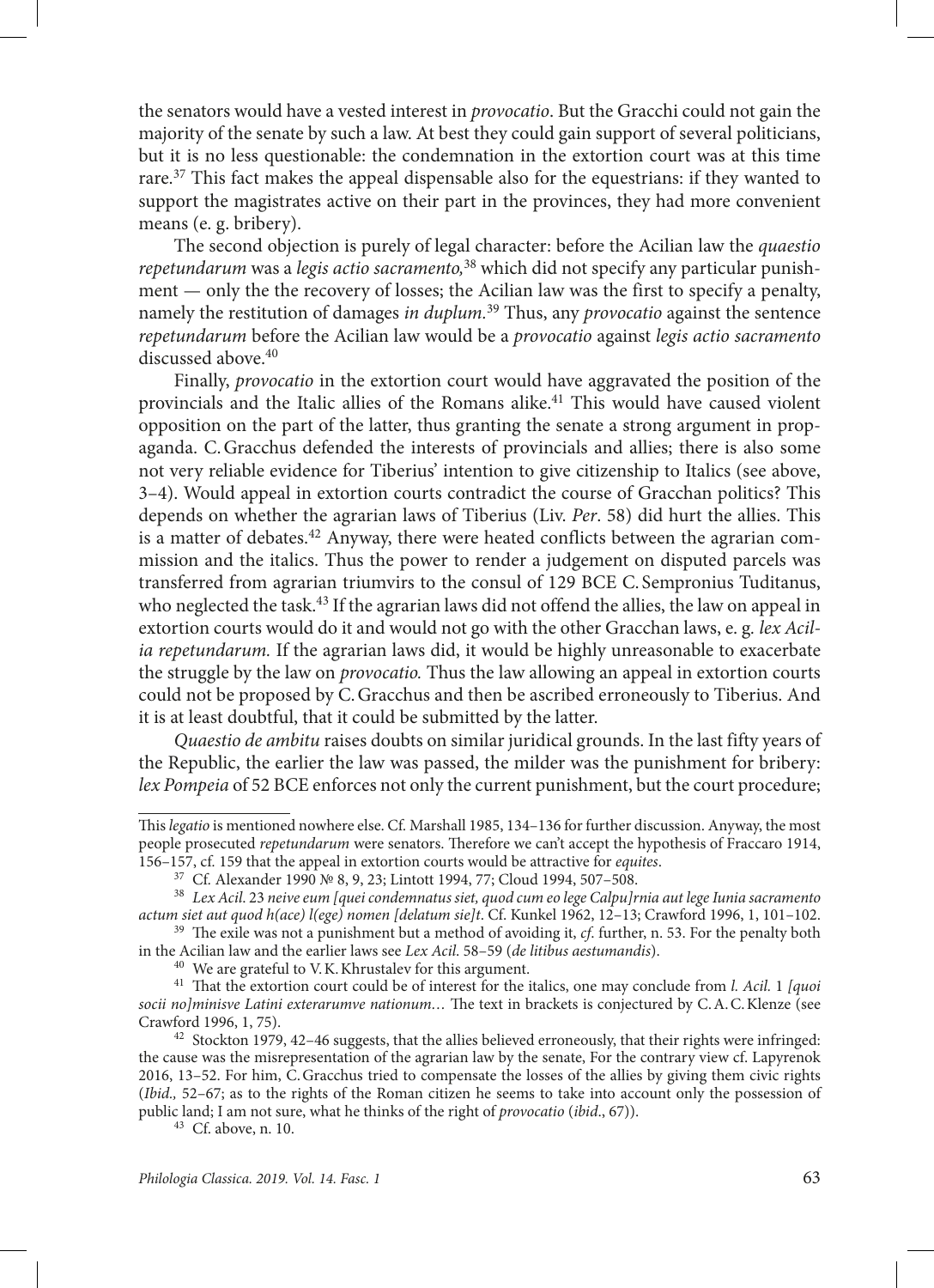*lex Tullia* of 63 BCE adds to the mentioned below a decade of exile; *lex Calpurnia Acilia* of 67 BCE requires a life-long ban on running for any office and a fine; the Sullan law only suspended the eligibility for any office for ten years.<sup>44</sup> One may surmise that before that, in the 2nd c., the sentences imposed were even milder. In which case a *provocatio* against them was of no use.45 To this, Polyb. *Hist.* 6, 56, 4 is an obstacle:

παρὰ μὲν Καρχηδονίοις δῶρα φανερῶς διδόντες λαμβάνουσι τὰς ἀρχάς, παρὰ δὲ ῾Ρωμαίοις θάνατός ἐστι περὶ τοῦτο πρόστιμον.

"A proof of this46 is that at Carthage candidates for office practice open bribery, *whereas at Rome death is the penalty for it."*<sup>47</sup>

The question is what Polybius has in mind. He may refer to a certain law, or to an instance of prosecution conducted in an extraordinary court (a *quaestio extraordinaria* or a comitial trial) not necessarily in conformity with some law.48 The problem is that there is no evidence for death penalty for bribing voters either in the time of Polybius, or before. I have looked in vain for any court *de ambitu* before 116 BCE.<sup>49</sup> As for the laws, we know of two dating before the 2nd c. BCE (Liv. 4, 25 et 7, 15, 12–13), both dubious. They concern electioneering, but not bribery, and there is no mention of *any* penalty in the sources. The two laws from the early  $2<sup>nd</sup>$  c. BCE (Liv. 40, 19,  $11<sup>50</sup>$  and *Epit.* 47<sup>51</sup>) are only mentioned, and there is no evidence on their contents.<sup>52</sup> One cannot exclude both that in the times of Polybius a certain law did inflict death penalty for bribing of voters and that it could form an extraordinary committee of judges. However, it is easier to suppose, that, at least in practice, in the 2nd c. BCE death penalty was not imposed for this; any mention of it may date back to some point in early history and a practice fallen out of use.<sup>53</sup> The idea

<sup>44</sup> *Schol. Bob.* 78–79 Stangl lists of the laws on electioneering see in Hartmann 1894, 1801; Mommsen

<sup>&</sup>lt;sup>45</sup> We are grateful to V.K. Khrustaljev for all the said in this paragraph.<br><sup>46</sup> *I.e.* of the fact that the Romans consider an inappropriate profit to be the worst shame.

<sup>&</sup>lt;sup>47</sup> Trans. Paton 1979.<br><sup>48</sup> The discussed passage of Polybius can be understood as concerning not a purchasing of votes but some other kind of bribe, but even then we can't illustrate it with any examples. 49 The only case, which could be related to *ambitus* — the investigation of C.Maenius quoted n. 56, —

has nothing to do with bribing.

<sup>50</sup> *Et legem de ambitu consules ex auctoritate senatus ad populum tulerunt*. See Stolle 1997, 64–65;

<sup>&</sup>lt;sup>51</sup> Lex de ambitu lata. The law is mostly referred to as lex Cornelia Fulvia. Both the date (159 BCE) and the authorship of the law (the consuls Cn. Cornelius Dolabella and M.Fulvius Nobilior) seem to be generally accepted (Berger 1925a, 2344–2345; Broughton 1951, 445; Hartmann 1894, 1801; Lange <sup>3</sup>1879, 312; Rotondi 1912, 288 *et al*.). As far as I can understand, the date is lead from the fact, that the law is mentioned between the praetorship of Cn. Tremellius (Broughton 1951, 428) 159 BCE and the census of the same year; this is supported by Plinius' note, that the censors tried to limit the *ambitio* (*NH*. 34, 14). See Rinkes 1854, 47-52.

<sup>&</sup>lt;sup>52</sup> But both laws were linked to the cited passage: Walbank 1957, 741 (doesn't make choice between the two laws)); Hartmann 1894, 1801 votes for 159 BCE;. Lange <sup>3</sup>1879, 312, 663 and, following him, Rotondi 1912, 288 conclude from the cited passage of Polybius, that the law of 159 BCE might have toughened up the penalty by prescribing a *banishment.* But θάνατος may mean death penalty, and in Polybius' time the exile was not a punishment, but a method of avoiding it, cf. e. g*.* Kunkel 1963, 766–768; Kleinfeller 1909,

<sup>&</sup>lt;sup>53</sup> Lintott 1990, 3 (φανερῶς is understood as *manifesto*, and the law as "directed against the clearly attested giving of bribes by the candidate himself "). Mommsen 1899, 668–669 cites these words of Polybius among the sources concerning the three kinds of fraud, for which, in Mommsen's view, was fixed death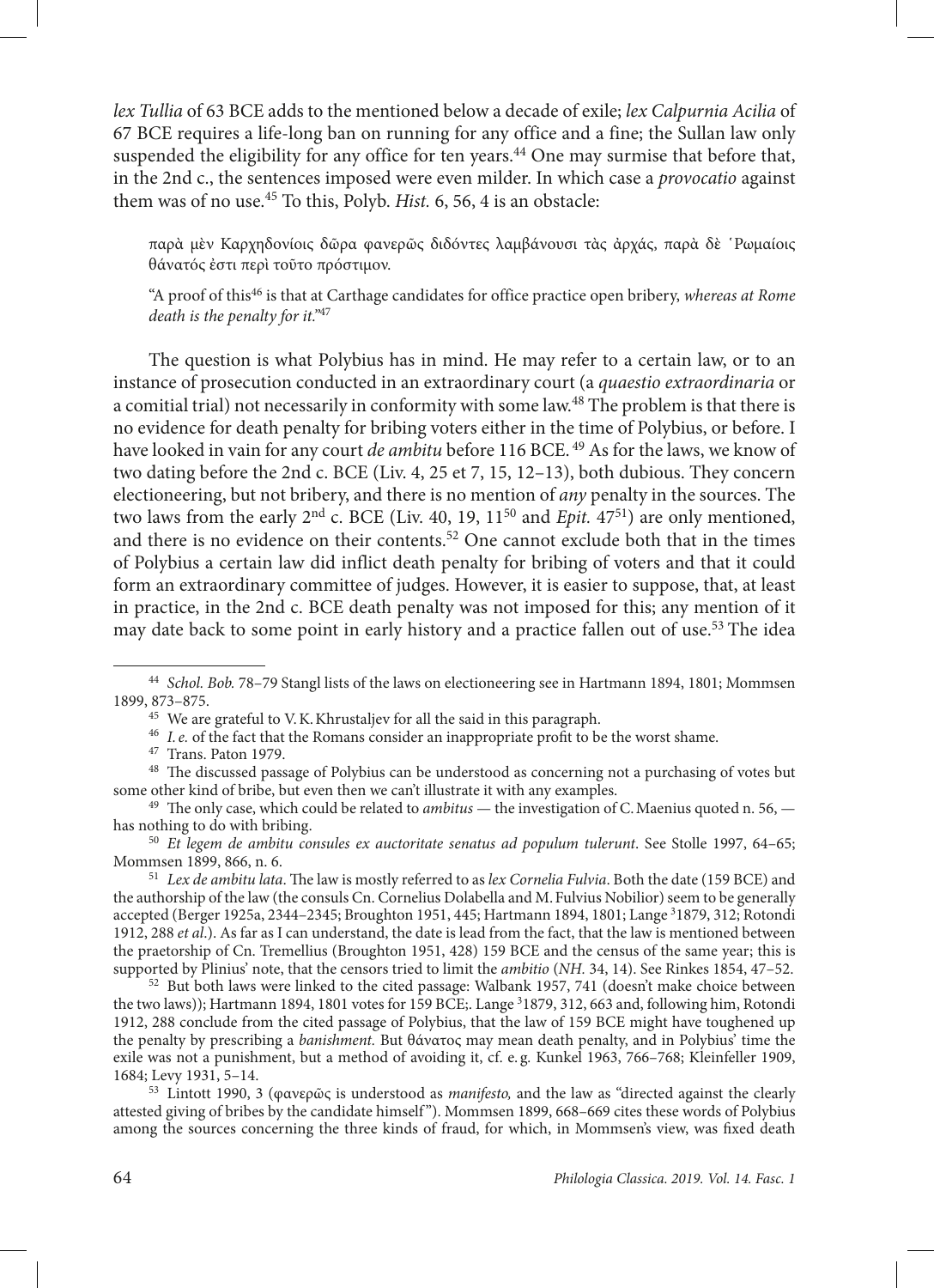of an appeal to the people against condemnation for bribing the same people seems to be a good target for criticism. The Gracchi would not gain a lot by promulgating such a law. To sum up, it was but useless for the Gracchi to introduce a *provocatio* on the sentence of *quaestiones perpetuae*. At best it can be explained as a demagogic step, — and only if it concerned the *quaestio inter sicarios.* 

The *extraordinary* committees were set up to ensure a speedy court procedure. P*rovocatio* would have rendered them useless. An extraordinary court could be set up by ruling of either the senate or the public assembly.<sup>54</sup> In the latter case, a clause excluding an appeal could be introduced into the bill setting up the court; in the former case the senate would need a separate law. Thus, at first sight, a law on *provocatio* against the rulings of extraordinary trials could affect the interests of the senate. Before the murder of Tiberius Gracchus the senate did decree an extraordinary trial in case of high-profile crimes potentially disrupting the law and order, but not in case of political crimes.55 Hence an introduction of *provocatio* against extraordinary courts was of no evident advantage to Tiberius Gracchus. One may proffer a guess that that was his way of safeguarding himself and his advocates against possible baiting on the part of the senate should there be no *tribunus plebis* ready for intercession. This measure seems, however, to fit better in the wake of the murder of Tiberius Gracchus when the senate did rule a series of extraordinary court trials to be held against his advocates, thus reaching out for this long unused measure in political struggle.56 As for Gaius Gracchus, it is known that the first thing he did was to pass the law prohibiting the summoning of extraordinary courts otherwise than by ruling of the popular assembly; this was his answer to the attacks on the advocates of Tiberius Gracchus.<sup>57</sup> With this law adopted, it would have been useless to introduce *provocatio* against extraordinary trial courts. Consequently, the most appropriate time for such a project must be 132–122 BCE, and it might be the Tiberius' supporters, who considered it.

penalty in the 12 Tables (namely, perjury, purchasing of votes and of court decision). But Mommsen's inter-

 $54$  For the 2nd c. BCE cf. Polyb. 6, 16, 1–2: "The senate  $\ldots$  cannot carry out inquiries into the most grave and important offences against the state, which are punishable with death, and their correction, unless the *senatus consultum* is confirmed by the people" (Trans. Paton 1979). See Walbank 1957, 690–691. Polybius may have in mind only the *quaestiones*, which took place in Rome and investigated the crimes of the Roman citizens. For investigating the crimes of Italics the senate did not need a decision of the people (*cf*. Polyb. 6, 13, 4 and 7; Walbank 1957, 679–680). Polybius could mean the review of the commission's judgment by the people or the right of appeal against it. But such a view would not fit the evidence, on which see Ungern-Sternberg 1970, 29–38. Polybius could also have in mind not a custom, but the *lex Sempronia* of the 123 BCE: as Walbank, 1972, 11–13 suggests, in 118 BCE he could still be working on his "History". I am very grateful for this remark to A.Verlinsky. Whether the approval of the people was needed in the concrete case or not may have depended both on the position of *tribuni plebis* and of the senate. Cf. e.g. Liv. 4, 50–51: the tribunes vetoed the SC, and the senate asked them for a plebiscite. The passage is the only source on the case, which reports this fact (see<br>Broughton 1951, 75), but if Livy invented it, he might have used a well-known scheme.

 $55$  In the  $2<sup>nd</sup>$  c. BCE the "political" crimes could be investigated only after the voting of the people. See literature quoted in n. 55. In the earlier time the senate might need no approval of the people (Kunkel 1963, 732), but it's rather difficult to cite any sources. The only attested case concerning a "political" crime might be the consular investigation of *coitiones*, which was ordered by the senate after resignation of the dictator C.Maenius (314 BCE), who had begun the inquiry. See Liv. 9, 26 and Oakley 1998, 319–320 (*coitiones*); Oakley 2005, 318–322 about C.Maenius. Kunkel 1963, 732 suggests convincingly that also the *quaestio caedis Postumianae* 

<sup>&</sup>lt;sup>56</sup> See Ungern-Sternberg 1970, 43.<br><sup>57</sup> I am convinced by Ungern-Sternberg 1970, 50–54 concerning the content of the law. See Kuznetsova 2017, 284 for the discussion of the sources.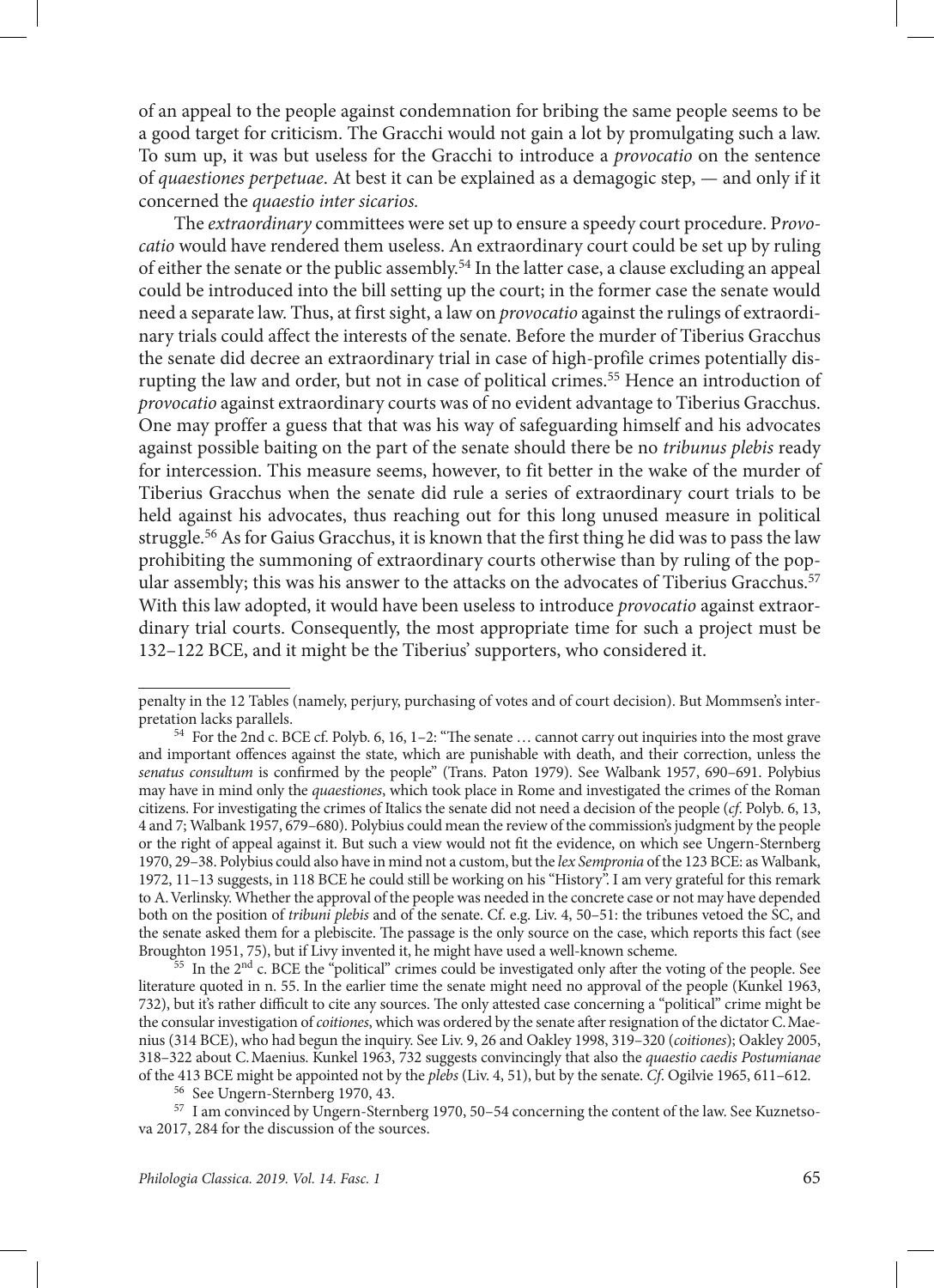Thus, Plutarch's testimony can be interpreted in two ways. If the Gracchan bill concerned the senatorial *quaestiones extraordinariae*, it could have been discussed as a necessary measure against political prosecution, and such a measure could have been especially appealing after a series of persecutions of the advocates of Tiberius Gracchus. There is nothing in this reform that is exceptional or reprehensible. In any case, even if the *provocatio* was normally directed against *coercitio,* there is a slim chance that a speeded court procedure in such trials made *provocatio* against them natural even from the legal viewpoint.58 In Plutarch we witness a description of a bill distorted beyond recognition (the question remains whether it was intended<sup>59</sup>) and the whole idea is not very convincingly attributed to Tiberius.

The second possibility is that the alleged bill dealt with some other court. In this case it is easier to criticize this law, than to put forward arguments in its favour: it is difficult to think of beneficent consequences it could have had; apart from the reference to the civic value of the right for *provocatio*, it is hardly possible to justify this law as such. As we have seen, *provocatio* in murder trials could be attractive for common people, if they were not aware of possible consequences of such a law. Yet more likely is the possibility that the bill was ascribed to Tiberius Gracchus by a source hostile to Gracchi. To introduce the *provocatio* was, in fact, in most cases useless and even dangerous: it could harm the interests of the various strata of society and give the senate a good argument in propaganda. Hence, it is very probable that the author of this testimony aimed at representing Tiberius Gracchus as cunning and unprincipled demagogue, caring not if there could be point in the alleged bill and what content it could have.

## **References**

Alexander M.C. *Trials in the Late Roman Republic, 149 BC to 50 BC.* Toronto, Toronto University Press, 1990. Berger A. *Lex Cornelia Fulvia de ambitu*, in: *RE* 1925, XII/2, 2344–2345 (a).

Berger A. *Leges Serviliae*, in: *RE* 1925, XII/2, 2414–2415 (b).

Bleicken J. Kollisionen zwischen Sacrum und Publicum: Eine Studie zum Verfall der Altrömischen Religion. *Hermes* 1957 (85, 4), 446–480.

Bleicken J. Ursprung und Bedeutung der Provoсation. *ZSS. Romanistische Abteilung* 1959, 76, 324–377.

Botsford G.W. *The Roman Assemblies from their Origin to the End of the Republic*. NY, The Macmillan Company, 1909.

Briscoe J. *A commentary on Livy. Books 41–45.* Oxford, Clarendon Press, 2012.

Broughton T.R. S. *The magistrates of the Roman Republic. Vol. 1.* NY, The American Philological Association, 1951.

Cary E. (transl.). *Dio's Roman History. Vol. 2. Fragments of Books XII–XXV.* Cambridge, MA, Harvard University Press, 1989.

Cloud D. The Constitution and Public Criminal Law, in: *CAH* 1994, IX, 491–530.

Crawford M.H. (ed.) *Roman Statutes. Vols. 1–2.* London, Institute of Classical Studies, 1996.

Damon C., Mackay Chr. On the Prosecution of C.Antonius in 76 B.C. *Historia* 1995, 44/1, 37–55. [https://](https://repository.upenn.edu/classics_papers/48) [repository.upenn.edu/classics\\_papers/48](https://repository.upenn.edu/classics_papers/48) (15.04.2018).

<sup>58</sup> See the beginning of this article. This depends on whether the *quaestiones extraordinariae* could be regarded as *caedes civis indemnati*. Against this possibility is Kunkel 1963, 733. See, however, Ungern-Sternberg 1970, 36–37 with n. 57.<br><sup>59</sup> If Plutarchs' reference stems from anti-Gracchan propaganda (see further), the bill on appeal

against senatorial courts could hardly be described in an appropriate way: the bill was justified more than it was needed by what happened after the murder of Tiberius Gracchus. How dangerous any mention of it might be for the *optimates*, one could see, e. g*.*, from the polemic around the execution of the Catilinarians *contra legem Semproniam.*